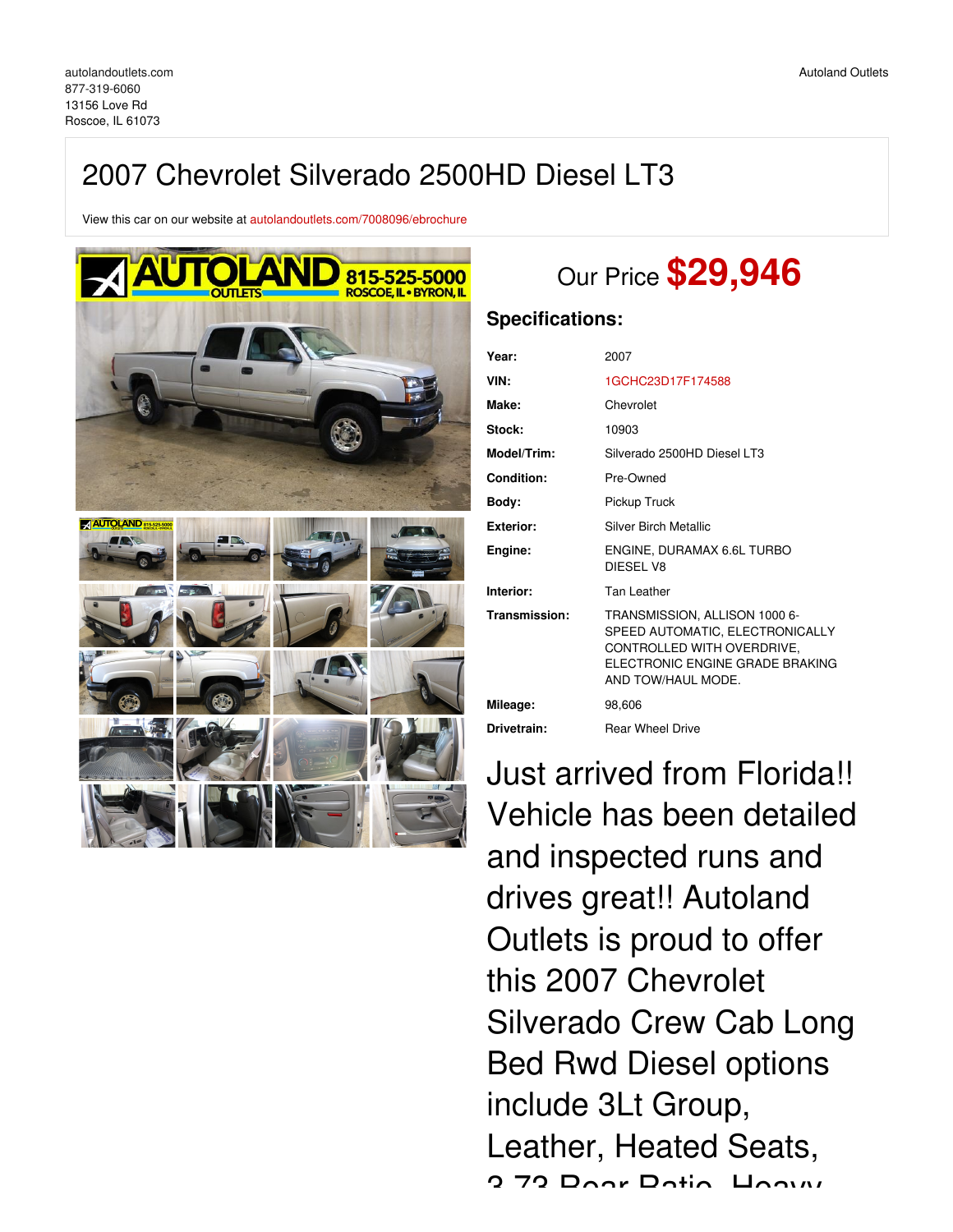3.73 Rear Ratio, Heavy Duty Power Package. Tires are like new and with the low low miles of 98614 how could you go wrong. Call Autoland Outlets at 1- 815-525-5000 let a friendly team member tell you all about stock number 10903.

Many of our trucks are Rust Free Southern Units!!! We Buy-Sell-Trade call us for Availibility and Pricing 815-525-5000.Dealer Shall in no way be held liable for any errors or omissions to be found on these webpages. All prices are plus any applicable state taxes and service fees. We will do our best to keep all the information current and accurate,however the dealership should be contacted for final pricing and availability. Autoland Outlets is the midwest Premier Truck Store. Over 250 Trucks in Stock!! Over 150 are Diesels! 3/4 Tons, 1 Tons, Regular, Extended and Crew Cabs. Plus: Dump Trucks, Utility Trucks, and much more! Many New Trucks Arriving Daily!!! Thousands of Satisfied Customers! Over 25 Years in Business. Updated Daily 888- 240-8674 ILLINOIS WARRANTY MAY APPLY CALL DEALERSHIP

FOR DETAILS

2007 Chevrolet Silverado 2500HD Diesel LT3 Autoland Outlets - 877-319-6060 - View this car on our website at[autolandoutlets.com/7008096/ebrochure](https://autolandoutlets.com/vehicle/7008096/2007-chevrolet-silverado-2500hd-diesel-lt3-roscoe-il-61073/7008096/ebrochure)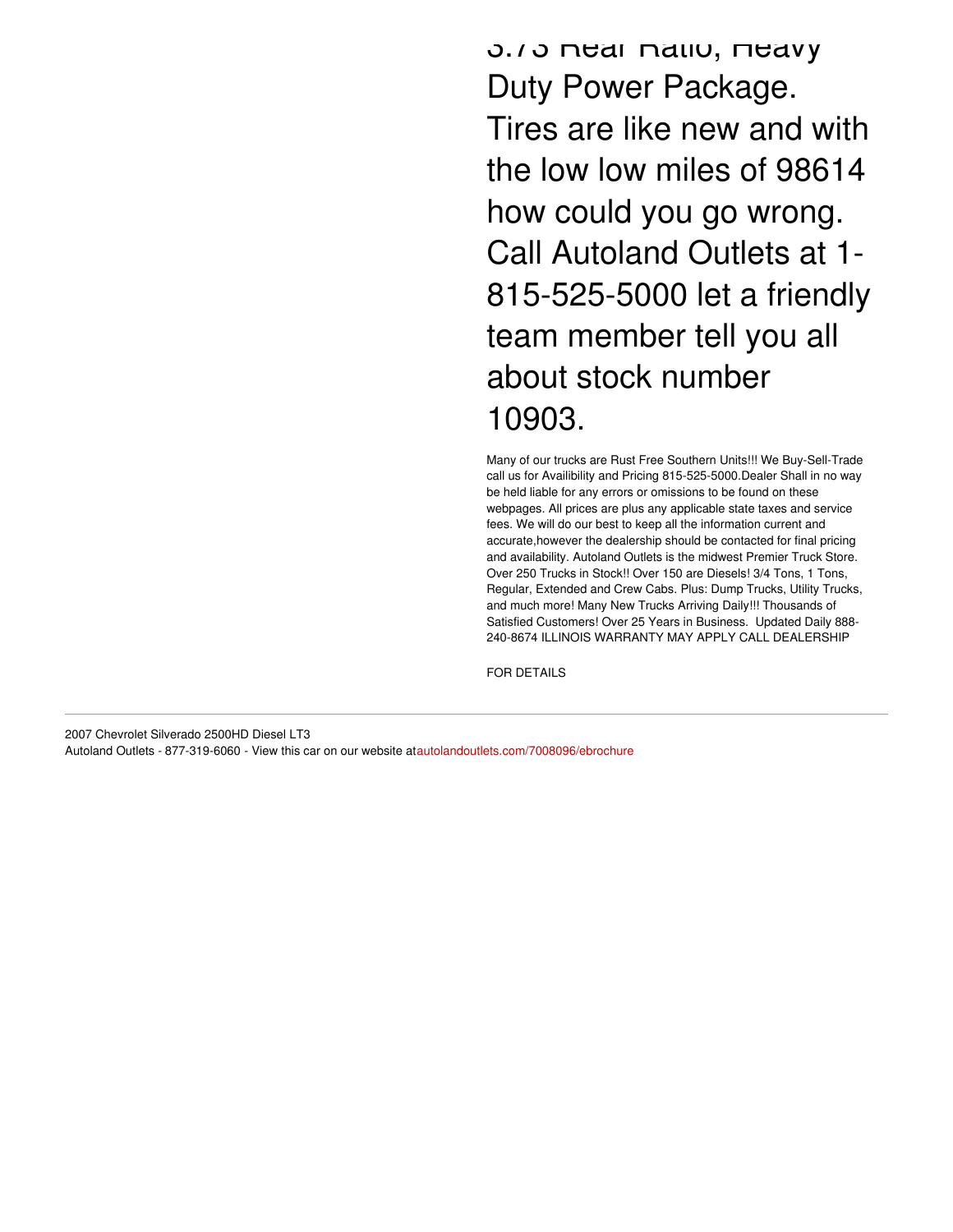

#### 2007 Chevrolet Silverado 2500HD Diesel LT3

Autoland Outlets - 877-319-6060 - View this car on our website at[autolandoutlets.com/7008096/ebrochure](https://autolandoutlets.com/vehicle/7008096/2007-chevrolet-silverado-2500hd-diesel-lt3-roscoe-il-61073/7008096/ebrochure)

## **Installed Options**

### **Interior**

- Air conditioning, dual-zone automatic climate control with individual climate settings for driver and right-front passenger (Must be substituted with (CJ3) dual-zone, manual air conditioning when (VYU) Snow Plow Prep Package is ordered.)
- Assist handle, front passenger (Also includes rear outboard passenger assist handles on Extended and Crew Cab models.)
- Audio system controls, rear with 2 headphone jacks (headphones not included), power outlet and controls for volume, station selection and media (Requires Crew Cab models.)
- Audio system feature, Bose premium speaker system with sub-woofer in center console
- Audio system, AM/FM stereo with 6-disc CD changer, seek-and-scan, digital clock, autotone control, Radio Data System (RDS), speed-compensated volume, and TheftLock
- Cigarette lighter, on instrument panel
- Coat hook, driver-side rear (Also includes passenger-side coat hook on Extended and Crew Cab models.)
- Console, floor with storage compartment and dual cup holders
- Console, overhead mini with map lights (Not available with (CF5) power sunroof)
- Cruise control, electronic with set and resume speed
- Cup holders, front (Also includes rear cupholders on Extended and Crew Cab models.)
- Defogger, rear-window electric (Not available with (A28) sliding rear window.)
- Door locks, power
- Driver Information Center that monitors numerous different systems depending on vehicle equipment
- Floor covering, color-keyed carpeting with rubberized vinyl floor mats
- Instrumentation, analog with speedometer, odometer with trip odometer, fuel level, voltmeter, engine temperature, oil pressure and tachometer
- Lighting, interior with dome and reading lights, backlit instrument panel switches and door handle-activated illuminated entry
- Mirror, inside rearview auto-dimming with 8-point compass and outside temperature display
- Power outlets, 2 auxiliary instrument panel-mounted with covers, 12-volt
- Remote Keyless Entry, with 2 transmitters, panic button and content theft alarm
- Seat adjuster, driver 6-way power (With (AN3) front full-feature bucket seats, includes 10 way power seat adiusters.)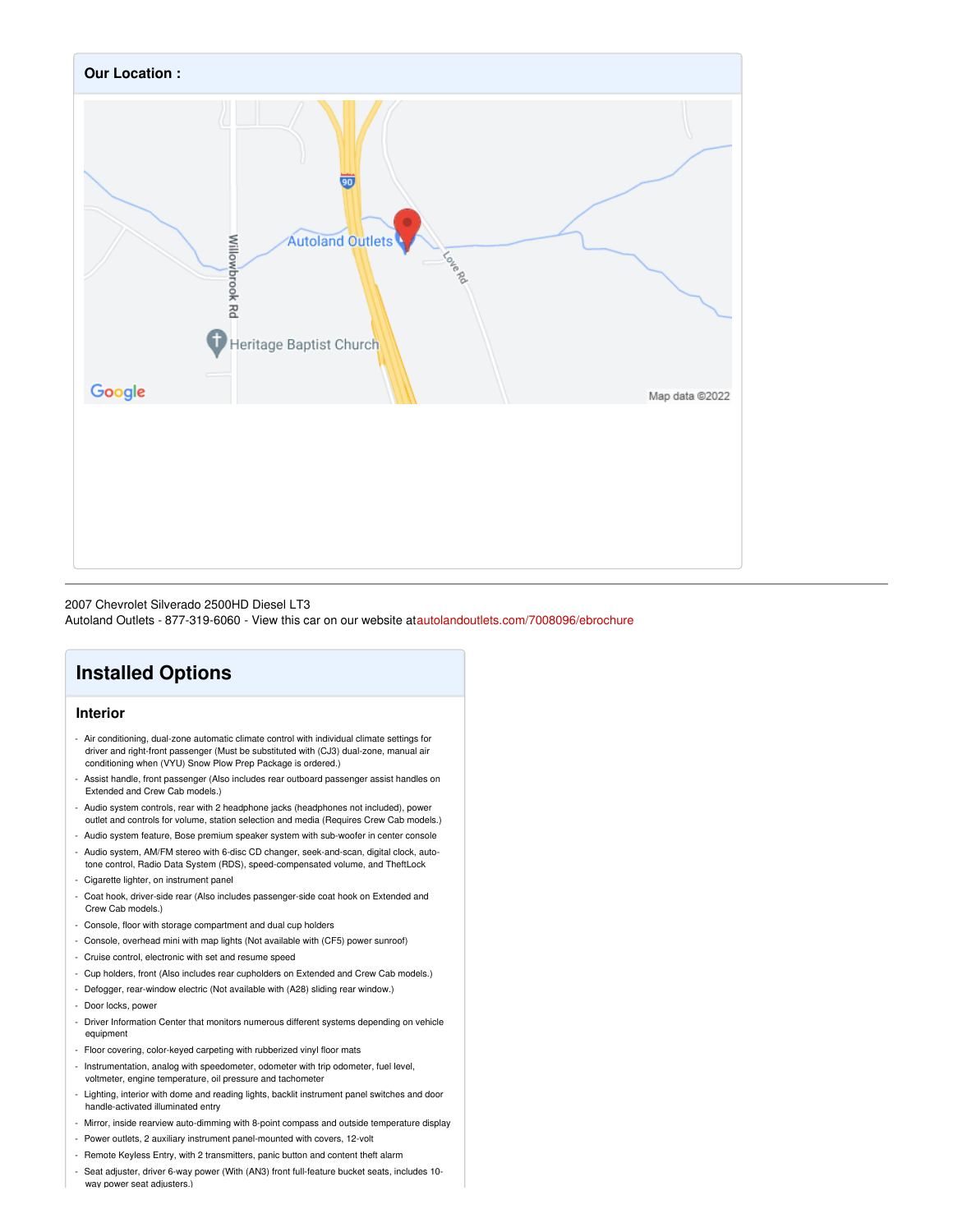- way power seat adjusters.)
- Seat adjuster, front passenger 10-way power (Included and only available with (AN3) front full-feature bucket seats.)
- Seat trim, leather (Not available on Regular Cab models. Extended Cab includes front leather seating surfaces with rear vinyl bench. Crew Cab includes front and rear leatherappointed seating surfaces.)
- Seats, front bucket, includes 10-way power driver and front passenger seat adjusters, 2 way power lumbar control, heated seat cushions and seatbacks, 2-position driver memory, adjustable outboard head restraints, floor console dual inboard armrests and storage pockets
- Seats, rear bench, 3-passenger, folding (includes child seat top tether anchor)
- Steering column, Tilt-Wheel, adjustable with brake/transmission shift interlock
- Steering wheel controls, mounted audio and Driver Information Center controls which provides access to enhanced Driver Information Center features and information
- Steering wheel, leather-wrapped, Black with theft-deterrent locking feature
- Theft-deterrent system, vehicle, PASSlock II
- Visors, driver and front passenger, padded with cloth trim, extenders, pocket on driver-side and vanity mirror on passenger-side, Shale-colored
- Warning tones, headlamp on, key-in-ignition, driver and passenger buckle-up reminder and turn signal on
- Windows, power with driver and front passenger Express-Down

#### **Exterior**

- Air dam, Gray- Bumper, front chrome with Gray lower
- Bumper, rear chrome, step-style with pad
- Daytime Running Lamps, with automatic exterior lamp control- Fog lamps, front, halogen
- Glass, Solar-Ray deep-tinted (all windows except light-tinted glass on windshield) (With Extended Cab models, includes rear window and rear quarter windows. With (C49) rearwindow defogger, includes light-tinted rear.)
- Grille, color-keyed surround with chrome accent bar
- Headlamps, dual halogen composite with automatic exterior lamp control and flash-to-pass feature
- Lamps, dual cargo area lamps
- Mirrors, outside heated power-adjustable, power-folding and driver-side auto-dimming, Black with integrated turn signal indicators (Upgradeable to (DPN) outside vertical camper mirrors. Includes curb-tilt when (UK3) steering-wheel mounted audio controls is ordered.)
- Moldings, bodyside (Moldings are color-keyed and not available with (ZW9) pickup box delete. Refer to Color and Trim Chart for compatibility.)
- Paint, solid
- Wheel flares, front and rear (Refer to Color and Trim chart for compatibility. Front only when (ZW9) pickup box delete is ordered.)
- Wipers, front intermittent wet-arm with pulse washers

#### **Safety**

- Air conditioning, dual-zone automatic climate control with individual climate settings for driver and right-front passenger (Must be substituted with (CJ3) dual-zone, manual air conditioning when (VYU) Snow Plow Prep Package is ordered.)
- Assist handle, front passenger (Also includes rear outboard passenger assist handles on Extended and Crew Cab models.)
- Audio system controls, rear with 2 headphone jacks (headphones not included), power outlet and controls for volume, station selection and media (Requires Crew Cab models.)
- Audio system feature, Bose premium speaker system with sub-woofer in center console
- Audio system, AM/FM stereo with 6-disc CD changer, seek-and-scan, digital clock, autotone control, Radio Data System (RDS), speed-compensated volume, and TheftLock
- Cigarette lighter, on instrument panel
- Coat hook, driver-side rear (Also includes passenger-side coat hook on Extended and Crew Cab models.)
- Console, floor with storage compartment and dual cup holders
- Console, overhead mini with map lights (Not available with (CF5) power sunroof)
- Cruise control, electronic with set and resume speed
- Cup holders, front (Also includes rear cupholders on Extended and Crew Cab models.)
- Defogger, rear-window electric (Not available with (A28) sliding rear window.)
- Door locks, power
- Driver Information Center that monitors numerous different systems depending on vehicle equipment
- Floor covering, color-keyed carpeting with rubberized vinyl floor mats
- Instrumentation, analog with speedometer, odometer with trip odometer, fuel level, voltmeter, engine temperature, oil pressure and tachometer
- Lighting, interior with dome and reading lights, backlit instrument panel switches and door handle-activated illuminated entry
- Mirror, inside rearview auto-dimming with 8-point compass and outside temperature display
- Power outlets, 2 auxiliary instrument panel-mounted with covers, 12-volt
- Remote Keyless Entry, with 2 transmitters, panic button and content theft alarm
- Seat adjuster, driver 6-way power (With (AN3) front full-feature bucket seats, includes 10 way power seat adjusters.)
- Seat adjuster, front passenger 10-way power (Included and only available with (AN3) front full-feature bucket seats.)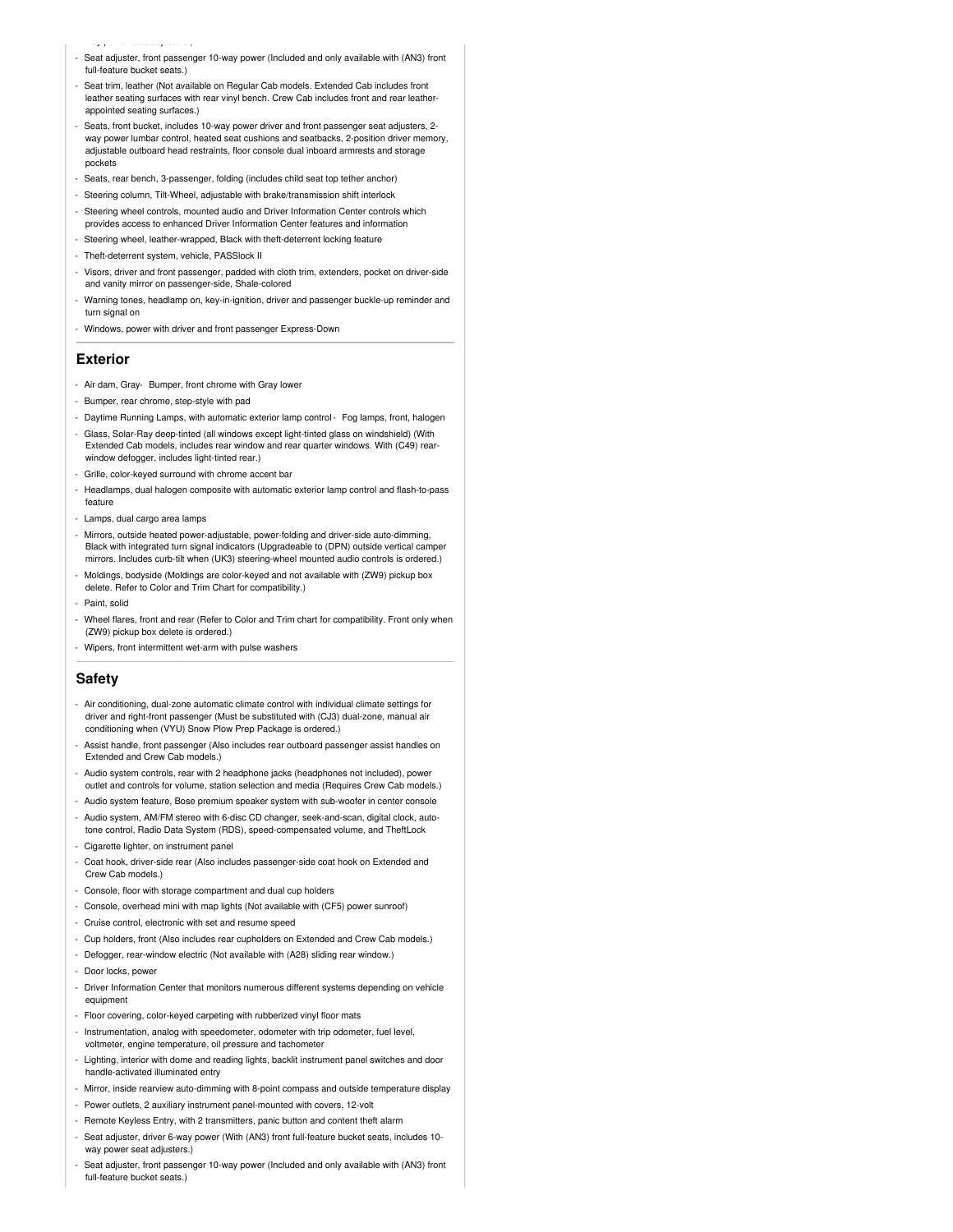- Seat trim, leather (Not available on Regular Cab models. Extended Cab includes front leather seating surfaces with rear vinyl bench. Crew Cab includes front and rear leatherappointed seating surfaces.)
- Seats, front bucket, includes 10-way power driver and front passenger seat adjusters, 2- way power lumbar control, heated seat cushions and seatbacks, 2-position driver memory, adjustable outboard head restraints, floor console dual inboard armrests and storage pockets
- Seats, rear bench, 3-passenger, folding (includes child seat top tether anchor)
- Steering column, Tilt-Wheel, adjustable with brake/transmission shift interlock
- Steering wheel controls, mounted audio and Driver Information Center controls which provides access to enhanced Driver Information Center features and information
- Steering wheel, leather-wrapped, Black with theft-deterrent locking feature
- Theft-deterrent system, vehicle, PASSlock II
- Visors, driver and front passenger, padded with cloth trim, extenders, pocket on driver-side and vanity mirror on passenger-side, Shale-colored
- Warning tones, headlamp on, key-in-ignition, driver and passenger buckle-up reminder and turn signal on
- Windows, power with driver and front passenger Express-Down

#### **Mechanical**

- Alternator, 105 amps (Not available with (VYU) Snow Plow Prep Package.)
- Battery, heavy-duty 600 cold-cranking amps, maintenance-free with rundown protection and retained accessory power (Not standard with (LBZ) Duramax 6.6L Turbo Diesel V8 engine.)
- Brakes, 4-wheel antilock, 4-wheel disc
- Cooling, auxiliary external transmission oil cooler, heavy-duty air-to-oil (Included and only available with (MT1) heavy-duty 4-speed automatic transmission or (MW7) Allison 1000 6 speed automatic transmission.)
- Cooling, external engine oil cooler, heavy-duty air-to-oil, integral to driver side of radiator tank
- Cooling, internal transmission oil cooler, water-to-oil, integral to driver- side of radiator tank (Included and only available with (MT1) heavy-duty 4-speed automatic transmission or (MW7) Allison 1000 6-speed automatic transmission.)
- Engine, Vortec 6.0L V8 SFI (300 hp [223.8 kW] @ 4400 rpm, 360 lb-ft of torque [486.6 Nm] @ 4000 rpm)
- Exhaust, aluminized stainless-steel muffler and tailpipe- Frame, hydroformed ladder-type
- GVWR, 9200 lbs. (4173 kg) (Must specify on CC25903, CK25753, and C\*25743 models.)
- Pickup box, Fleetside- Rear axle, 4.10 ratio (Refer to Engine/Axle Chart for availability.)
- Rear wheel drive Recovery hooks, front, frame-mounted- Steering, power
- Suspension Package, Handling/Trailering, heavy-duty, includes 36 mm piston monotube shocks
- Suspension, front independent with torsion bar and stabilizer bar
- Suspension, rear, 2-stage multi-leaf springs, semi-elliptic
- Tire carrier, outside spare, winch-type mounted under frame at rear
- Tires, LT245/75R16E all-season, blackwall (Includes 5 tires with (E63) Fleetside pickup box. Includes 4 tires with (ZW9) pickup box delete.)
- Tools, mechanical jack and wheel wrench located in back of cab
- Transmission, 4-speed automatic, heavy-duty, electronically controlled with overdrive and tow/haul mode. Includes (KNP) external transmission oil cooler (Requires (LQ4) Vortec 6.0L V8 SFI engine.)
- Wheels, 4 16" x 6.5" (40.6 cm x 16.5 cm) 8-lug polished forged aluminum, includes chrome center caps and steel spare

## **Option Packages**

### **Factory Installed Packages**

-

-

\$6,030 ENGINE, DURAMAX 6.6L TURBO DIESEL V8 (360 hp [268.0 kW] @ 3200 rpm

650 lb-ft of torque [881.0 N-m] @ 1600 rpm) - TRANSMISSION, ALLISON 1000 6-

\$1,200 SPEED AUTOMATIC, ELECTRONICALLY CONTROLLED WITH OVERDRIVE, ELECTRONIC ENGINE GRADE BRAKING AND TOW/HAUL MODE. Includes (KNP) external transmission oil cooler

\$25 AIR CLEANER, HIGH-CAPACITY (Included with (LBZ) Duramax 6.6L Turbo Diesel V8 engine, (Z82) heavy-duty traile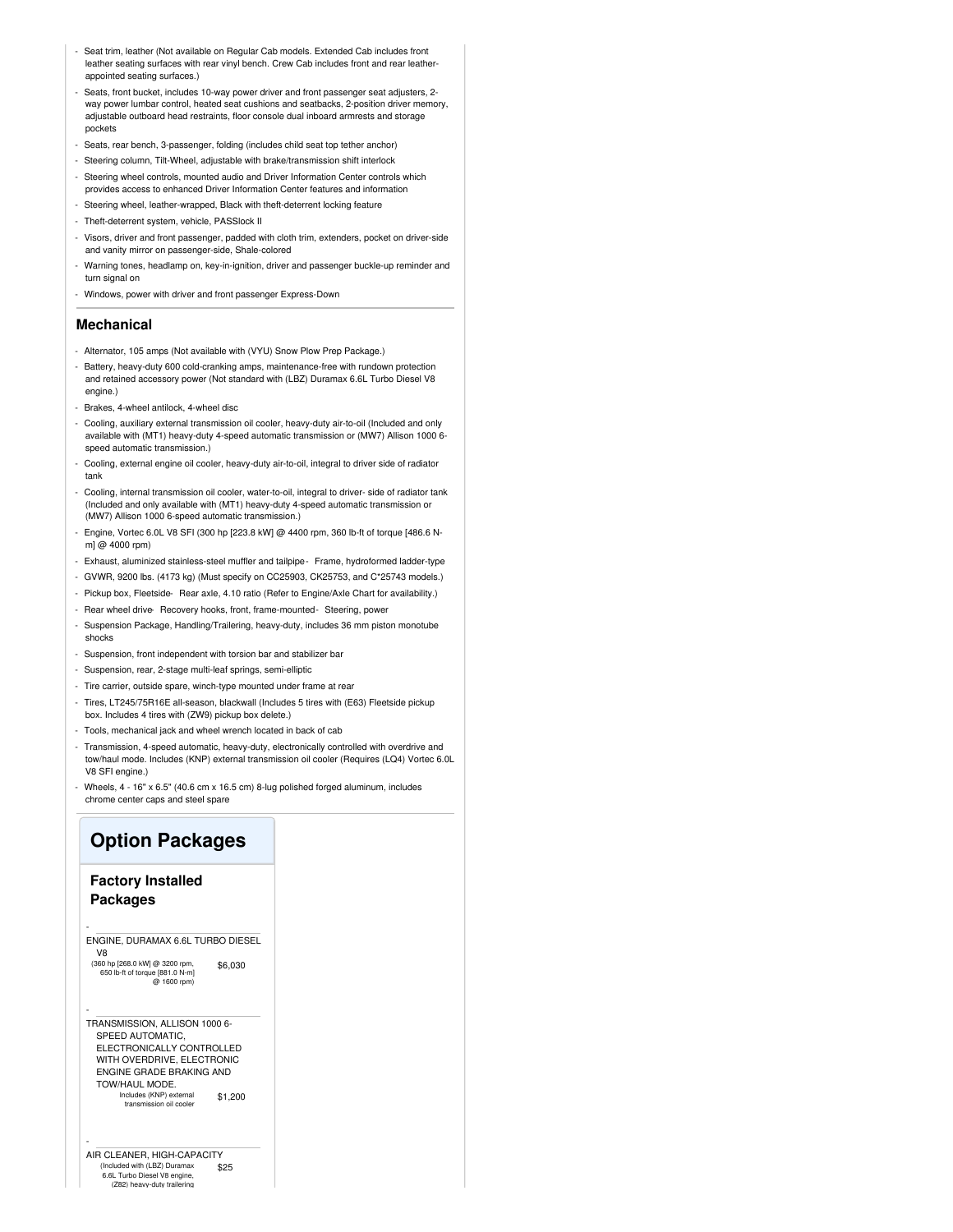| equipment or (VYU) Snow<br>Plow Prep Package.)                                                                                                                                                                                                                                                          |         |
|---------------------------------------------------------------------------------------------------------------------------------------------------------------------------------------------------------------------------------------------------------------------------------------------------------|---------|
| BATTERY, HEAVY-DUTY DUAL 770<br>COLD-CRANKING AMPS,<br>MAINTENANCE-FREE<br>with rundown protection and<br>retained accessory power                                                                                                                                                                      |         |
| COOLING, AUXILIARY EXTERNAL<br>TRANSMISSION OIL COOLER,<br>HEAVY-DUTY AIR-TO-OIL                                                                                                                                                                                                                        |         |
| <b>ENGINE BLOCK HEATER</b><br>(Included with (LBZ) Duramax<br>6.6L Turbo Diesel V8 engine.)                                                                                                                                                                                                             | \$50    |
| HEAVY-DUTY POWER PACKAGE<br>includes (LBZ) Duramax 6.6L<br>Turbo Diesel engine, (MW7)<br>Allison 1000 6-speed<br>automatic transmission and<br>(G80) heavy-duty rear locking<br>differential                                                                                                            | \$7,555 |
| REAR AXLE, 3.73 RATIO                                                                                                                                                                                                                                                                                   |         |
| PICKUP BOX, FLEETSIDE                                                                                                                                                                                                                                                                                   |         |
| DIFFERENTIAL, HEAVY-DUTY<br>AUTOMATIC LOCKING REAR                                                                                                                                                                                                                                                      | \$325   |
| EMISSIONS, FEDERAL REQUIREMENTS                                                                                                                                                                                                                                                                         |         |
| PAINT, SOLID                                                                                                                                                                                                                                                                                            |         |
| LT3 PREFERRED EQUIPMENT GROUP<br><b>Includes Standard Equipment</b>                                                                                                                                                                                                                                     |         |
| AUDIO SYSTEM, AM/FM STEREO WITH<br><b>6-DISC CD CHANGER</b><br>seek-and-scan, digital clock, auto-<br>tone control, Radio Data<br>System (RDS), speed-<br>compensated volume, and<br>TheftLock                                                                                                          |         |
| SEAT TRIM, LEATHER<br>Extended Cab includes front<br>leather seating surfaces with<br>rear vinyl bench. Crew Cab<br>includes front and rear leather-<br>appointed seating surfaces.)                                                                                                                    |         |
| SEATS, FRONT BUCKET<br>includes 10-way power driver and<br>front passenger seat adjusters,<br>2-way power lumbar control,<br>heated seat cushions and<br>seatbacks, 2-position driver<br>memory, adjustable outboard<br>head restraints, floor console,<br>dual inboard armrests and<br>storage pockets |         |
| TIRE, SPARE LT245/75R16E ALL-<br>SEASON, BLACKWALL<br>located at rear underbody of<br>vehicle                                                                                                                                                                                                           | \$334   |